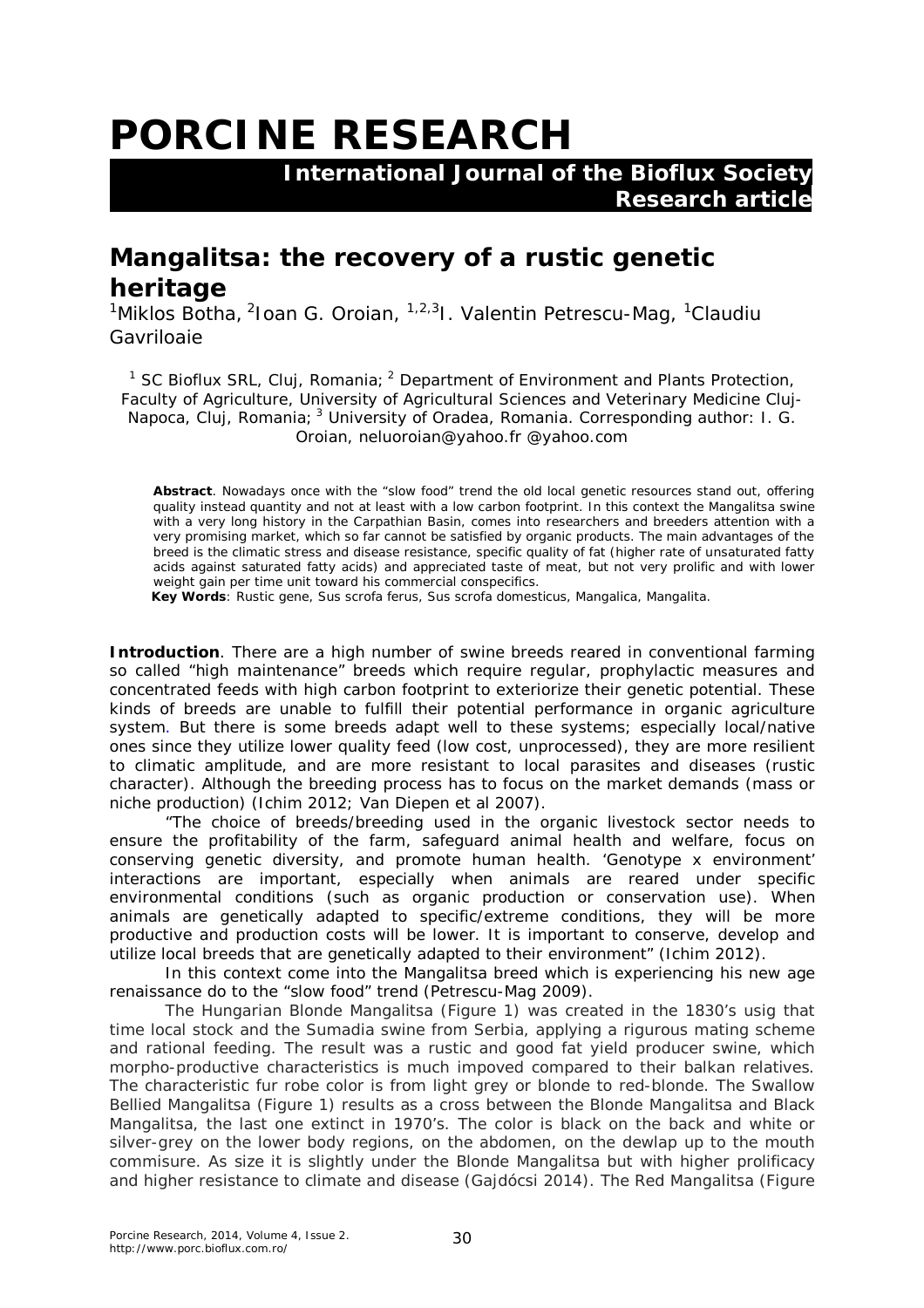1) was bred in 1910's using the Blonde Mangalitsa and the Salonta swine (red colored) (Gajdócsi 2014; Ciobanu et al 2001). In the 1990's the bred almost extinct, conuting a stock of 31 sows (with pedigree), but nowadays there is a few 100 sows and they numer is raising (Gajdócsi 2014). According to the president of the Hungarian Mangalitsa Breeders Association, the Red Mangalitsa is the most popular do to its fortunate combinability with the Duroc breed without losing the rustic breed characteristics in term of carcass quality.











Swallow Bellied Mangalitsa boar Swallow Bellied Mangalitsa sow



Red Mangalitsa boar **Red Mangalitsa sow** 

Figure 1. The three officially recognized Mangalitsa breeds: Blonde, Swallow Bellied, Red (source: http://www.mangalicatenyesztok.hu/fajtak.html).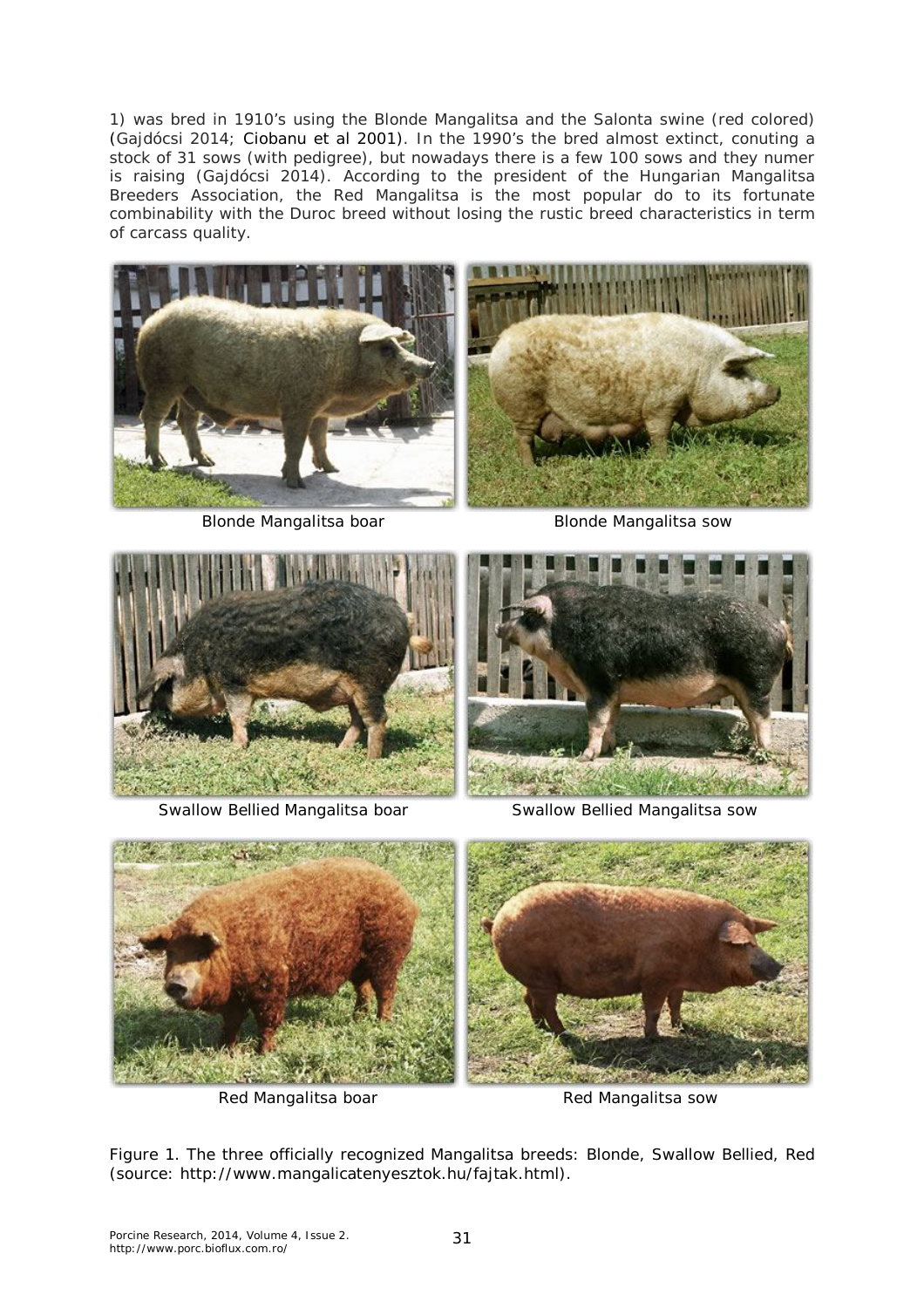**Renaissance of the Mangalitsa swine**. First of all there was a doubt regarding the origin of the three Mangalitsa breed existing today, if the swine's of different colors really belongs to different breeds. Therefore Zsolnai et al (2006) using ten microsatellite markers (S0005, S0090, S0101, S0155, S0355, S0386, SW24, SW240, SW857, SW951) conducted a study to elucidate the genetic relationships among the indigenous Hungarian Mangalitsa swine breeds, using samples from different geographical locations. The results showed estimated distances (Ds, Da, Fst) which were smallest between Swallow-Bellied and Blonde Mangalitsa, and a highest genetic distance of the Red Mangalitsa from the previous two breeds. These results prove the existence of distinct populations and can be used for assignment of individuals with high probability value (in the range from 0.83 to 0.91) to the different Mangalitsa breeds (Table 1).

Table 1

| Distances of Swallow-Bellied (SB), Blond (B) and Red (R) Mangalitsa. In each box the     |
|------------------------------------------------------------------------------------------|
| first row is for standard genetic distances -Ds- and errors of Ds; second row: Da; third |
| raw: Fst (Zsolnai et al 2006)                                                            |

|   | SB             | В                        |
|---|----------------|--------------------------|
| B | 0.1138(0.0426) |                          |
|   | 0.0845         | $\overline{\phantom{0}}$ |
|   | 0.0641         | -                        |
| R | 0.2002(0.0775) | 0.1992(0.0726)           |
|   | 0.1883         | 0.1618                   |
|   | 0.0994         | 0.0945                   |
|   |                |                          |

If the Mangalitsa breed almost extinct after the Second World War, do to changing the consumer's habits more oriented for white commercial swine's, nowadays fortunately the Mangalitsa was rediscovered due to its adaptability to stress and disease resistance, motherliness and taste of its meat (Zsolnai et al 2006). Figure 2 shows the evolution of the Hungarian Mangalitsa breeding stock evolution until 2007. The graphic also underline the new age renaissance start (end of the 90's) for this promising breed.



Figure 2. The evolution of the Hungarian Managalitsa stock 1927-2007 (Gajdócsi 2014).

Do to a national Hungarian programme meant to save the breed and ensure breading stock rasing, the number of farms and thus individuals are in a continuosus growth (Table 2).

Mentionable populations of Mangalitsa beside Hungary and Romania can be recorded in Germany, Switzerland, Austria and in the area of the formed Yugoslavia (Egerszegi et al 2003; Zăhan et al 2010) (Table 3).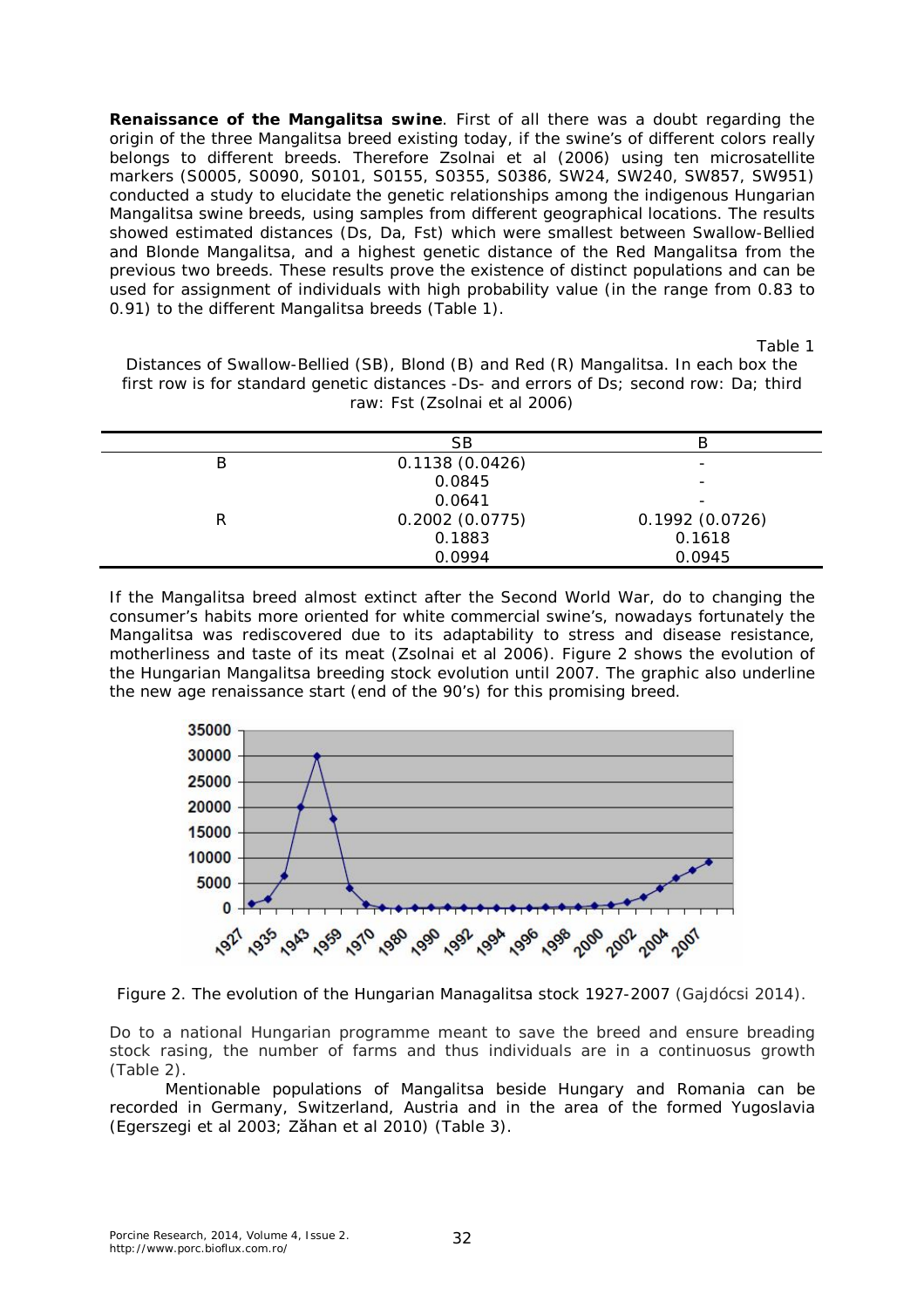Table 2

Statistics of Mangalitsa farms and breeding stock in 2012, Hungary (Gajdócsi 2014)

| Breed                      | Sow  | Boar | Farms |
|----------------------------|------|------|-------|
| <b>Blonde Mangalitsa</b>   | 4443 | 128  | 75    |
| Swallow Bellied Mangalitsa | 1171 | 55   | 37    |
| Red Mangalitsa             | 1877 | 68   | 58    |
| Total                      | 7492 | 251  |       |

Table 3

## The Mangalitsa stock in Europe (Egerszegi et al 2003)

| Year      | Red      | Swallow-Bellied |            |         | <i>Blonde</i> | Mangalitsa | Mangalitsa |
|-----------|----------|-----------------|------------|---------|---------------|------------|------------|
|           | Germany  | Switzerland     | Austria    | Germany | Germany       | Yuqoslavia | Romania    |
| 1983      | $\star$  | $\star$         | $\star$    | $\star$ | $\star$       | $\star$    | 500        |
| 1992      | $^\star$ | 80              | $\star$    | $\star$ | $\star$       | $\star$    | $\star$    |
| 1994      | $^\star$ | 125             | $\star$    | $\star$ | $\star$       | $\star$    | 30         |
| 1996      | $^\star$ | 105             | $\star$    | $\star$ | $\star$       | $\star$    | 34         |
| 1997      | 50       | 105             | $\star$    | 45      | 60            | $\star$    | $\star$    |
| 1998      | 32       | $\star$         | $\star$    | 63      | 48            | $\star$    | $\star$    |
| 1999      | 29       | $\star$         | 70         | 55      | 43            | 19         | $\star$    |
| 2000      | 45       | $\star$         | $\star$    | 80      | 45            | $\star$    | $\star$    |
| 2001      | $^\star$ | 182             | $\star$    | $\star$ | $\star$       | $\star$    | $\star$    |
| Reference | EAAP     | EAAP            | <b>GEH</b> | EAAP    | EAAP          | DAD-IS     | EAAP       |

\* No data available; EAAP – European Association of Animal Production; GEH – German Safeguard Society of Ancient and Endangered Domestic Animal Breeds; DAD-IS – Domestic Animal Diversity Information System.

The modern Hungarian Mangalitsa population function of age and gender are characterized by the below presented morphologic indices (Table 4).

Table 4

|        | . .<br>ັ | ╯<br>-      | $\overline{\phantom{a}}$ |
|--------|----------|-------------|--------------------------|
| Gender | Age      | Height (cm) | Weight (kg)              |
| Sow    | 1        | 64-67       | 90-100                   |
|        | 2        | $72 - 73$   | 120-140                  |
|        | 3        | 74-77       | 140-160                  |
| Boar   | 1        | 65-70       | 100-120                  |
|        | 2        | 75-80       | 130-150                  |
|        | 3        | 80-85       | 150-170                  |

### The characteristic body indices for adult individuals (source: http://www.mangalicatenyesztok.hu/fajtak.html)

Food and Agriculture Organization (FAO) and International Society of Animal Genetics (ISAG) recommend the use of microsatellite markers for genetic distance characterization of animal breed. Therefore molecular markers became an indispensable tool to understand the genetic structure of populations. A lot of swine breeds were genetically characterized using microsatellite markers. Another important application of microsatellite markers is the identification of individuals and parentage control (Zăhan et al 2009). In order to establish the genetic distance for the Romanian Mangalitsa populations Zăhan et al (2009) conducted studies using 4 microsatellites on samples of 107 Red Mangalitsa individuals from two geographically different locations (Table 5).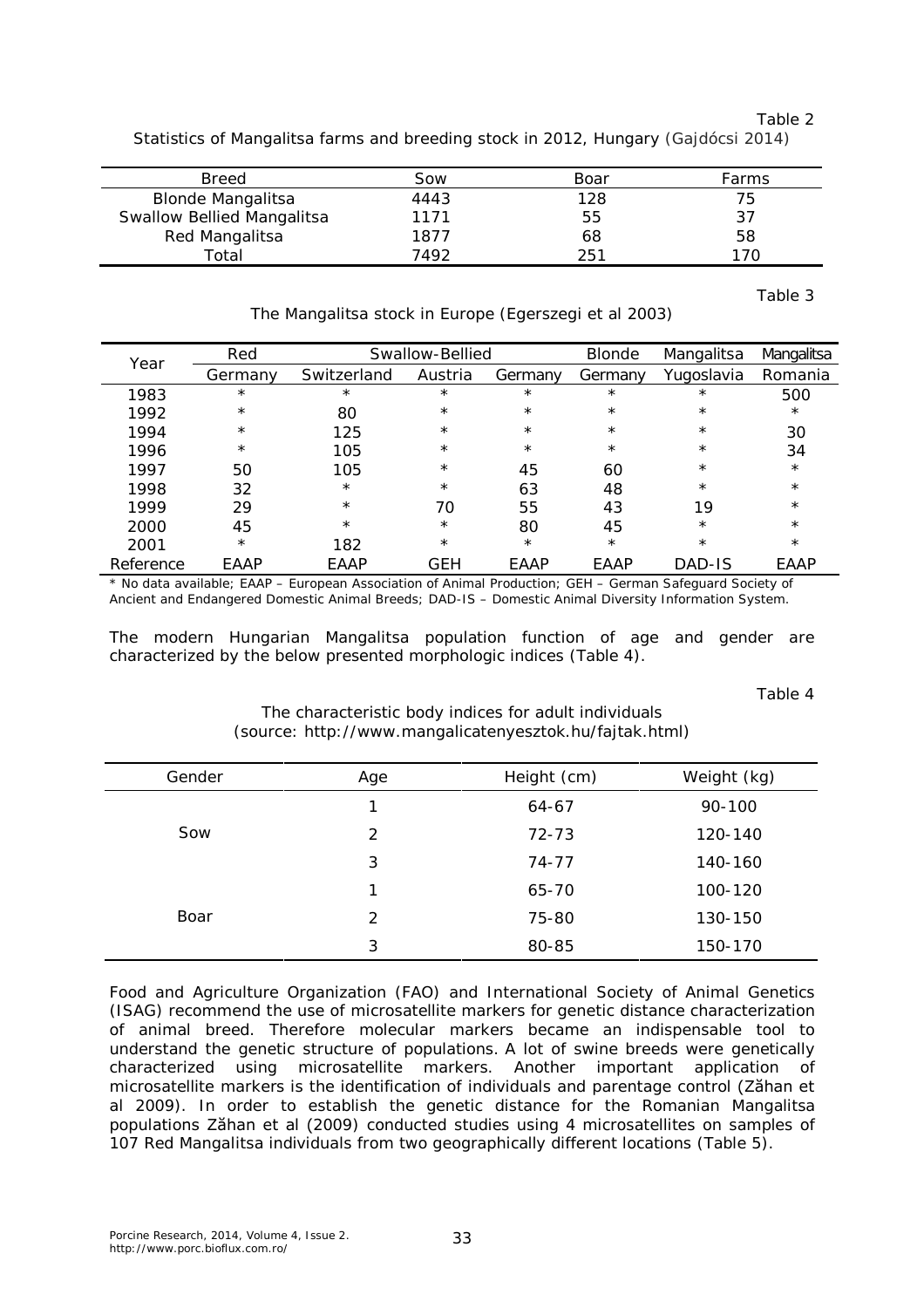Table 5

| Locus             | Chromosome<br>arm | <b>Size</b><br>(bp) | Sequence of primers $(5 \rightarrow 3')^*$ |
|-------------------|-------------------|---------------------|--------------------------------------------|
| SO <sub>228</sub> |                   | 20                  | F: GGC ATA GGC TGG CAG CAA CA              |
|                   | 6q                | 24                  | R: AGC CCA CCT CAT CTT ATC TAC ACT         |
| SW <sub>72</sub>  |                   | 18                  | F: ATC AGA ACA GTG CGC CGT                 |
|                   | 3p                | 20                  | R: TTT GAA AAT GGG GTG TTT CC              |
| SW911             |                   | 22                  | F: CTC AGT TCT TTG GGA CTG AAC C           |
|                   | 9p                | 21                  | R: CAT CTG TGG AAA AAA AAA GCC             |
| SW936             |                   | 21                  | F: TCT GGA GCT AGC ATA AGT GCC             |
|                   | 15a               | 20                  | R: GTG CAA GTA CAC ATG CAG GG              |

Characteristics of microsatellite marker (Zăhan et al 2009)

 $*$  F – forward:  $R$  – reverse.

Microsatellite markers generated a number between 3 (SW72) and 6 (SW911) alleles per locus, with a total number of 19 alleles. Concerning the size of alleles, these are very much alike with the data's from bibliography (Zăhan et al 2009) (Table 6).

Table 6

The number and size of alleles (Zăhan et al 2009)

| Locus             | No. of alleles |          | Size of alleles (pb) |          |
|-------------------|----------------|----------|----------------------|----------|
|                   | References*    | Observed | References**         | Observed |
| SO <sub>228</sub> | 12             |          | 222-266              | 250-272  |
| SW <sub>72</sub>  |                |          | $90 - 120$           | 97-107   |
| SW911             |                |          | 149-179              | 151-165  |
| SW936             | 13             |          | 80-124               | 93-109   |

\* - Laval et al (2000)

\*\* - FAO (MoDAD); Li et al (2004).

The average values of the observed heterozygosis in both populations were higher then the expected one (0.591 – Roman and 0.583 – Turda). But this level of polymorphism is in accordance with the values so far reported for microsatellites in European pig breeds, with an average observed heterozygosity of 0.5. This data indicates that both populations are in genetic imbalance, due to the higher observed heterozygote than the expected one. In the case of Roman population this situation is due to the imports from Hungary and Austria (Zăhan et al 2009) (Table 7).

Table 7

Frequency of heterozygosis and inbreeding coefficient (FIS) in Mangalitsa population (Zăhan et al 2009)

| Locus               | Heterozygote        |          | $F_{IS}$ (total) |           |             |  |  |
|---------------------|---------------------|----------|------------------|-----------|-------------|--|--|
|                     | Expected            | Observed | W&C              | R&H       | Individuals |  |  |
|                     | Population of Roman |          |                  |           |             |  |  |
| SO <sub>228</sub>   | 37.9548             | 44       | $-0.1602$        | $-0.0715$ | 100         |  |  |
| <b>SW72</b>         | 65.3645             | 77       | $-0.1790$        | $-0.1673$ | 102         |  |  |
| SW911               | 69.5222             | 84       | $-0.2095$        | $-0.0963$ | 102         |  |  |
| SW936               | 68.6847             | 76       | $-0.1071$        | $+0.0405$ | 102         |  |  |
| Population of Turda |                     |          |                  |           |             |  |  |
| SO <sub>228</sub>   | 3.0000              | 4        | $-0.3913$        | $-0.2500$ | 5           |  |  |
| SW <sub>72</sub>    | 3.4444              | 4        | $-0.1852$        | $-0.2125$ | 5           |  |  |
| SW911               | 2.5556              | 3        | $-0.2000$        | $-0.1161$ | 5           |  |  |
| SW936               | 2.6667              |          | $-0.6000$        | $-0.6250$ | 5           |  |  |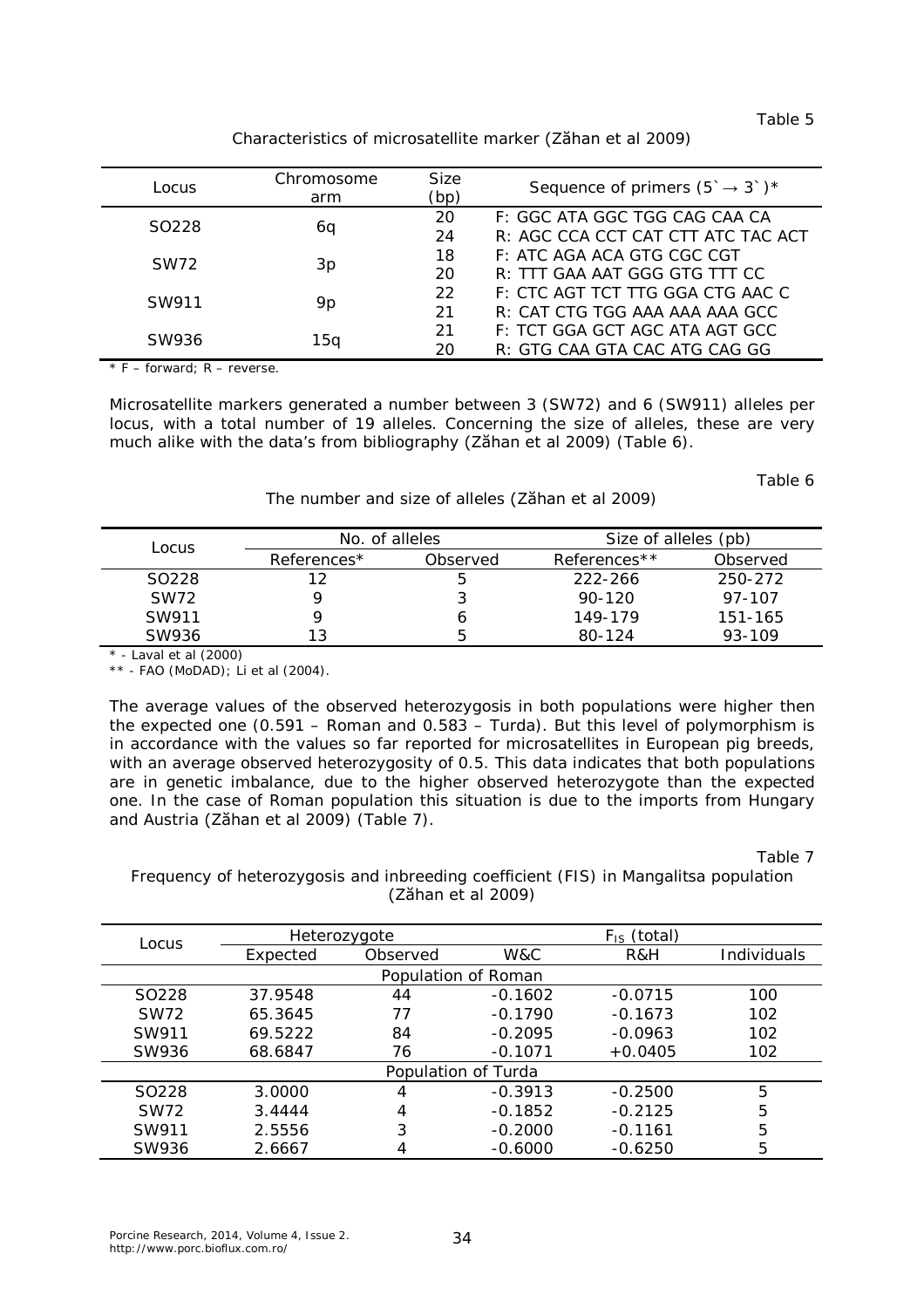Data's revealed a high population variability that there is no the risk of genetic drift due to the inbreeding coefficients which are almost "zero". Because for the Turda population, even if the number of individuals is low, the results show a similar situation to that from Roman, that's way authors suppose that it is possible that certain individuals from this population to have in their pedigree crosses with another breeds (Zăhan et al 2009).

Another studies conducted by Zăhan et al (2010) in order to perform a genetic characterization of Romanian Red Mangalitsa population by individual fingerprinting 14 microsatellite markers were used (SO005, SO090, SO101, SO155, SO227, SO228, SO386, SW24, SW72, SW240, SW857, SW911, SW936 and SW951). According to the Principal Coordinates Analysis (PCA) there were found a homogeneous population. Although, the excess of observed heterozygosity based on calculated fixation index (FIS) is characteristic to gene immigration into the analyzed population  $(-0.053 \pm 0.017)$ . Just like in the previous studies the incoming individuals from foreign population could be explained by the livestock import from Hungary and Austria in the last years in order to avoid the genetic drift (Figure 3).



Figure 3. Principal Coordinates Analysis of Mangalitsa (Zăhan et al 2010).

In order to ensure the genetic conservation and genetic variability of a breed threatened by extinction (low breeding stock) the safest method is a gene bank creation (Hettig et al 2012, 2011; Varo-Ghiuru et al 2011a,b; Zăhan et al 2014, 2011).

**Conclusions**. The rescue of the Mangalitsa breed from extinction is an important task so that is why there is a need of continuous monitoring of the existing populations for a rigorous genetic selection. Using 14 microsatellite markers it was possible to view a homogenate population, with highest level of observed heterozygosity than expected one, as a result of some gene immigration (Mangalitsa import from other population). So far, there is no danger by inbreeding depression. Knowing that the Mangalitsa breed is characterized by a lower prolificacy (Oroian & Petrescu-Mag 2014) than industrial (commercial) breeds and hybrids, researches on reproduction biology and reproductive trait improvement is further needed to make breeding more effective with minimal gene diversity loss per generation.

### **References**

- Ciobanu D. C., Day A. E., Nagy A., Wales R., Rothschild M. F., Plastow G. S., 2001 Genetic variation in two conserved local Romanian pig breeds using type 1 DNA markers*.* Genet Sel Evol 33:417-432.
- Egerszegi I., Rátky J., Solti L., Brüssow K.-P., 2003 Mangalica an indigenous swine breed from Hungary (Review). Arch Tierz Dummerstorf 46(3):245-256.
- Gadócsi E. E., 2014 Szaporodásbiológiához köthető gének elemzése különböző sertés fajtákban. PhD Thesis, Vest-Hungarin University, Faculty of Agriculture and Food Science, Institution of Animal Science, Mosonmagyaróvár, Hungary.